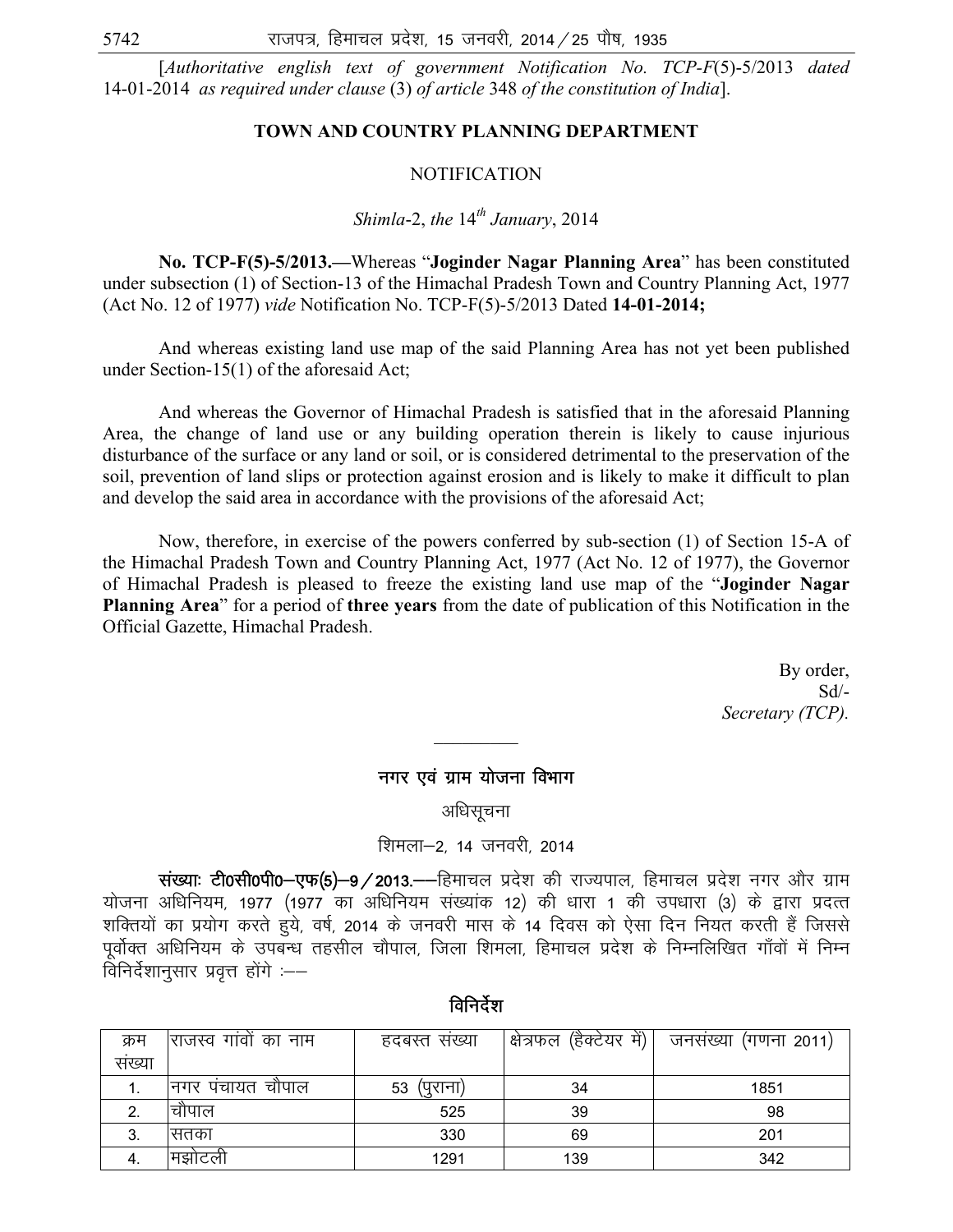राजपत्र, हिमाचल प्रदेश, 15 जनवरी, 2014 / 25 पौष, 1935

| J. | बाधन | 1446                     | 76  | 27 <sub>0</sub><br>714 |
|----|------|--------------------------|-----|------------------------|
| υ. | जयगढ | 818                      | 104 | 210                    |
|    | कुल  | $\overline{\phantom{0}}$ | 561 | 3076                   |

आदेश द्वारा. हस्ताक्षरित  $/-$ सचिव (नगर एवं ग्राम योजना)।

### नगर एवं ग्राम योजना विभाग

अधिसूचना

शिमला-2, 14 जनवरी, 2014

संख्याः टी0सी0पी0-एफ(5)-9/2013.--हिमाचल प्रदेश के राज्यपाल, हिमाचल प्रदेश नगर और ग्राम योजना अधिनियम, 1977 (1977 का अधिनियम संख्यांक 12) की धारा 13 की उपधारा (1) द्वारा प्रदत्त शक्तियों का प्रयोग करते हुए "**चौपाल योजना क्षेत्र**" का गठन करती है जिसमें तहसील चौपाल जिला शिमला, हिमाचल प्रदेश के निम्नलिखित गाँव विनिर्देशानुसार सम्मिलित होंगे :-

## विनिर्देश

| क्रम   | राजस्व गांवों का नाम | हदबस्त संख्या | क्षेत्रफल (हैक्टेयर में) | जनसंख्या (गणना 2011) |
|--------|----------------------|---------------|--------------------------|----------------------|
| संख्या |                      |               |                          |                      |
| 1.     | नगर पंचायत चौपाल     | 53 (पुराना)   | 34                       | 1851                 |
| 2.     | चौपाल                | 525           | 39                       | 98                   |
| 3.     | सतका                 | 330           | 69                       | 201                  |
| 4.     | मझोटली               | 1291          | 139                      | 342                  |
| 5.     | बोधना                | 1446          | 176                      | 374                  |
| 6.     | जयगढ                 | 818           | 104                      | 210                  |
|        | कुल                  |               | 561                      | 3076                 |

- नगर पंचायत चौपाल के संगम बिन्दु से आरम्भ होते हुए और गांव जयगढ़ नजदीक शिमला  $37 -$ झिकनीपुल सड़क तक मोहाल जयगढ़ हदबस्त संख्या 818 की उत्तरी सीमा की ओर निचली तरफ उत्तरी पश्चिमी सीमा के मिलन बिन्दु तक।
- उतरी पूर्वी सीमा से आरम्भ होते हुए दक्षिण की ओर मोहाल बोधना हदबस्त संख्या 1446 की पूर्वी पूर्व:— सीमा की ओर मोहाल चौपाल और मोहाल बोधना की पूर्वी दक्षिणी सीमा के मिलन बिन्दु तक।
- दक्षिण:— पूर्वी दक्षिणी सीमा से आरम्भ होकर पश्चिम की ओर मोहाल मझठोली हदबस्त संख्या 1291 की ओर नेरवा सडक के मिलन बिन्दु तक।
- पश्चिम :- नेरवा सडक से आरम्भ होते हुए पश्चिमी सीमा के साथ मोहाल मझठोली से मोहाल सटका और मोहाल मझठोली के संगम बिन्दु तक तत्पश्चात् पश्चिमी सीमा की बाहरी तरफ से मोहाल सटका हदबस्त संख्या 330 के उत्तरी सीमा की ओर, नगर पंचायत चौपाल हदबस्त संख्या 53 (पुराना)

5743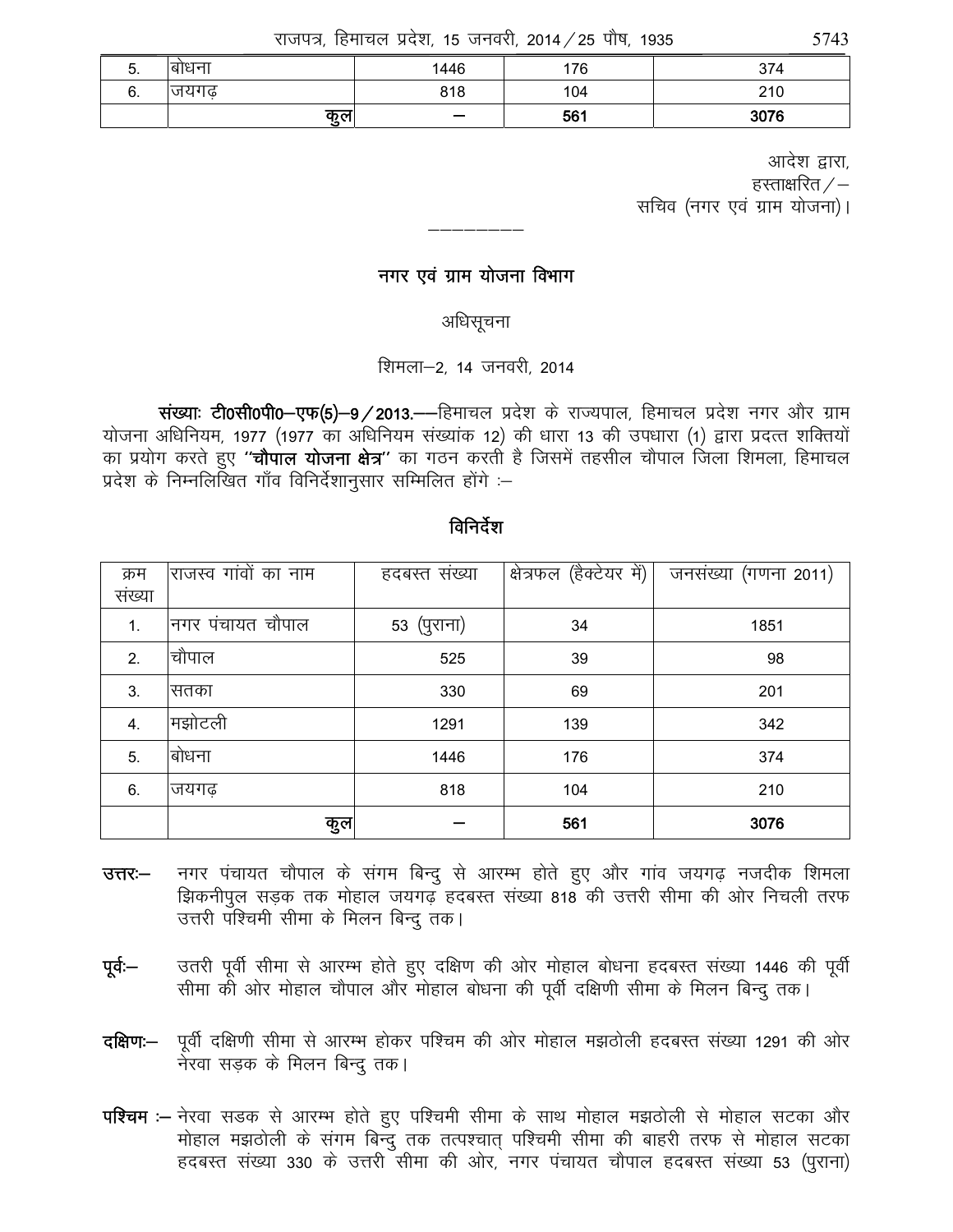निचली ओर से मोहाल जयगढ़ नजदीक शिमला और झिकनी पुल सड़क के संगम बिन्दू और नगर पंचायत चौपाल के मिलन बिन्दु तक।

> आदेश द्वारा, हस्ताक्षरित $\angle -$ सचिव (नगर एवं ग्राम योजना)।

### नगर एवं ग्राम योजना विभाग

अधिसूचना

शिमला-2, 14 जनवरी, 2014

संख्याः टीसीपी-एफ (5)-9/2013.--हिमाचल प्रदेश नगर और ग्राम योजना अधिनियम, 1977, (1977 का अधिनियम संख्यांक 12) की धारा 13 की उपधारा (1) के अधीन अधिसूचना संख्याः टी0सी0पी-एफ(5)-9/2013 तारीख 14-01-2014 द्वारा "चौपाल योजना क्षेत्र" का गठन कर लिया गया है;

और उक्त योजना क्षेत्र के विद्यमान भू-उपयोग के मानचित्र (नक्शे) को पूर्वोक्त अधिनियम की धारा 15 (1) के अधीन यथा अपेक्षित अभी तक प्रकाशित नहीं किया गया है:

और हिमाचल प्रदेश की राज्यपाल का समाधान हो गया है कि पूर्वोक्त योजना क्षेत्र में, भू-उपयोग में परिवर्तन या उस पर किसी निर्माण संक्रिया से सतह या किसी भूमि या मिट्टी पर हानिकारक अवरोध होने की सम्भावना है या मिट्टी के संरक्षण, भूमि के खिसकने से रोकथाम करने या कटाव के संरक्षण हेतु हानिकारक समझा गया है और पूर्वोक्त अधिनियम के उपबन्धों के अनुसार उक्त क्षेत्र की योजना बनाना और विकास करना कतिन होने की सम्भावना है<sup>.</sup>

अतः हिमाचल प्रदेश की राज्यपाल, हिमाचल प्रदेश नगर और ग्राम योजना अधिनियम 1977, (1977 का अधिनियम संख्यांक 12) की धारा 15 क की उपधारा (1) द्वारा प्रदत्त शक्तियों का प्रयोग करते हुए, "चौपाल योजना क्षेत्र" के विद्यमान भू-उपयोग मानचित्र (नक्शे) पर, इस अधिसूचना के राजपत्र, हिमाचल प्रदेश में प्रकाशन की तारीख से तीन वर्ष की अवधि के लिए रोक लगाती है।

> आदेश द्वारा, हस्ताक्षरित  $\angle$   $-$ सचिव (नगर एवं ग्राम योजना)।

[Authoritative english text of government Notification No. TCP-F(5)-9/2013 dated 14-01-2014 as required under clause (3) of article 348 of the constitution of India].

### TOWN AND COUNTRY PLANNING DEPARTMENT

#### **NOTIFICATION**

### Shimal-2, the  $14^{th}$  January, 2014

No. TCP-F(5)-9/2013.—In exercise of powers conferred by sub-section (3) of Section-1 of the Himachal Pradesh Town and Country Planning Act, 1977 (Act No. 12 of 1977), the Governor of Himachal Pradesh is pleased to appoint the 14th day of January month, of the year, 2014 as the day on which the provisions of aforesaid Act shall come into force in the following Revenue Villages of Tehsil Chopal, District Shimla, Himachal Pradesh as per the specifications below:—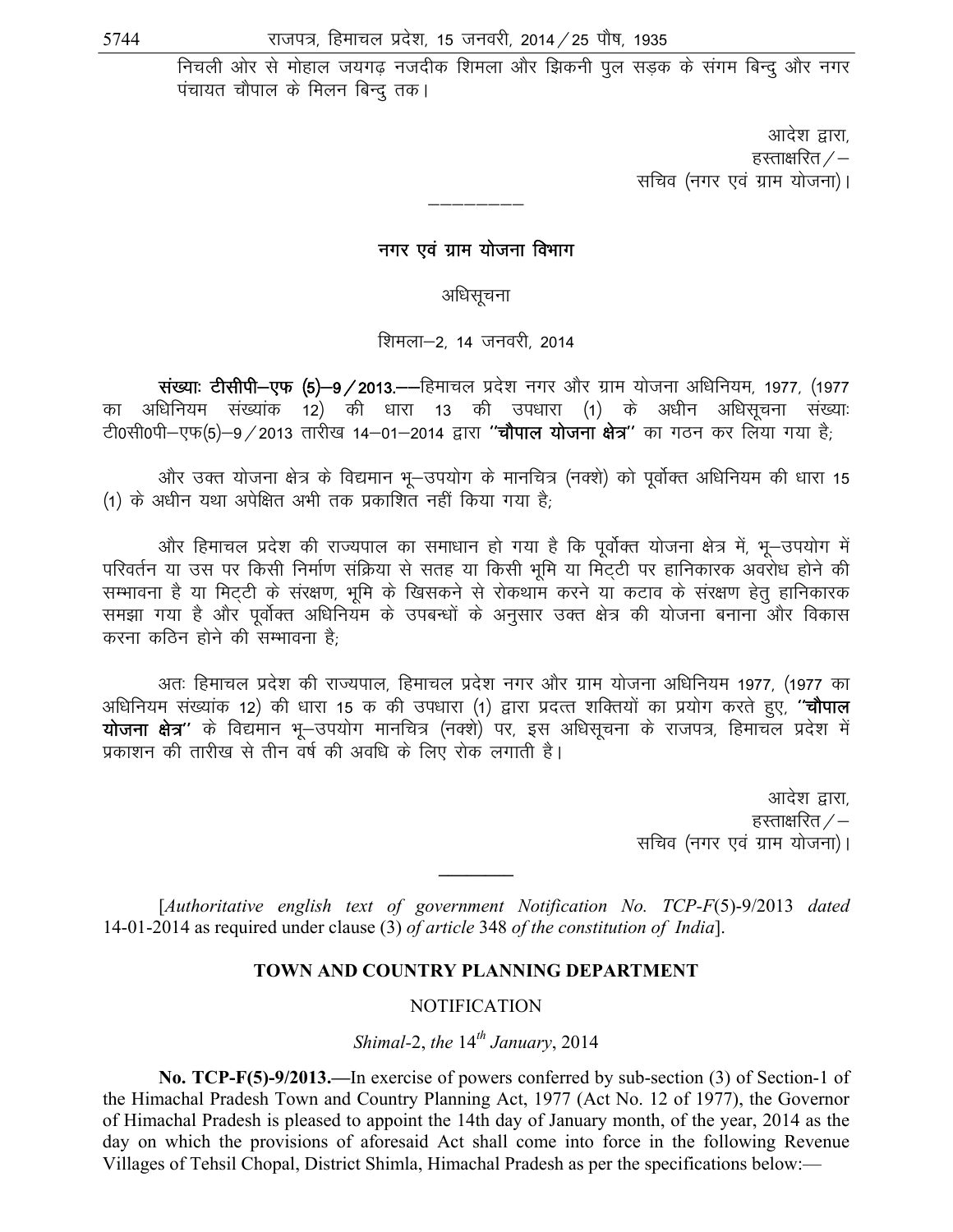## **SPECIFICATIONS**

| Sr. No. | Name of Revenue | Hadbast No. | Area (in Hectare) | Population      |
|---------|-----------------|-------------|-------------------|-----------------|
|         | Village         |             |                   | $(2011$ Census) |
|         | Nagar Panchayat | 53(old)     | 34                | 1851            |
|         | Chopal          |             |                   |                 |
| 2.      | Chopal          | 525         | 39                | 98              |
| 3.      | Satka           | 330         | 69                | 201             |
| 4.      | Majhotly        | 1291        | 139               | 342             |
| 5.      | Bodhana         | 1446        | 176               | 374             |
| 6.      | Jaigarh         | 818         | 104               | 210             |
|         | <b>Total</b>    |             | 561               | 3076            |

By order,  $Sd$ <sup>-</sup> *Secretary (TCP).* 

[*Authoritative english text of government Notification No. TCP-F*(5)-9/2013 *dated* 14-01-2014 *as required under clause* (3) *of article* 348 *of the constitution of India*].

 $\frac{1}{2}$ 

#### **TOWN AND COUNTRY PLANNING DEPARTMENT**

#### **NOTIFICATION**

# *Shimla*-2, 14*th January*, 2014

**No. TCP-F(5)-9/2013.—**In exercise of the powers conferred by sub-section-(1) of Section-13 of the Himachal Pradesh Town and Country Planning Act, 1977 (Act No. 12 of 1977), the Governor of Himachal Pradesh is pleased to constitute the **"Chopal Planning Area"** which will comprise of the following Revenue Villages of Tehsil Chopal, District Shimla, Himachal Pradesh as per the specifications below:—

#### **SPECIFICATIONS**

| Sr. | Name of Revenue Village | Hadbast No.  | Area (in Hectare) | Population              |
|-----|-------------------------|--------------|-------------------|-------------------------|
| No. |                         |              |                   | $(2011 \text{ Census})$ |
| 1.  | Nagar Panchayat         | 53(old)      | 34                | 1851                    |
|     | Chopal                  |              |                   |                         |
| 2.  | Chopal                  | 525          | 39                | 98                      |
| 3.  | Satka                   | 330          | 69                | 201                     |
| 4.  | Majhotly                | 1291         | 139               | 342                     |
| 5.  | Bodhana                 | 1446         | 176               | 374                     |
| 6.  | Jaigarh                 | 818          | 104               | 210                     |
|     |                         | <b>Total</b> | 561               | 3076                    |

**North:-** Starting from the junction point of Nagar Panchayat Chopal and village Jaigarh near junction point of Shimla Ziknipul road downwards following the Northern boundary of Mohal Jaigarh Hadbast No. 818 up to the meeting point of Northern-Eastern boundary.